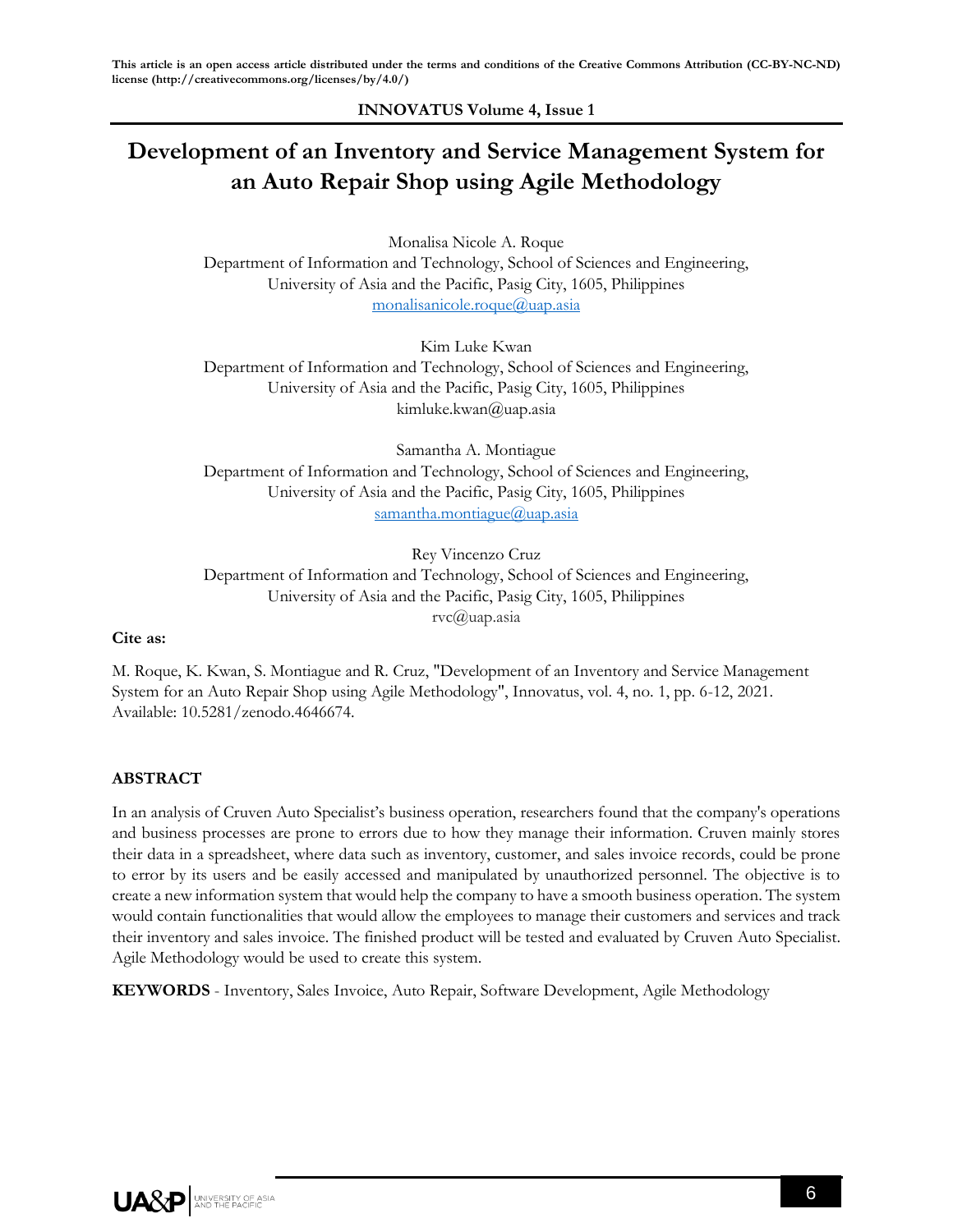#### **INTRODUCTION**

Cruven Auto Specialist is an automobile shop founded by Mr. Carlo D. Cruz. The shop has been operating for more than ten years. They provide various repair services such as mechanical services, suspension alignment, air-conditioning services, etcetera. Cruven Auto Specialist has two branches in Metro Manila: Crame and Makati. Cruven considers itself as a small company but has plans on expanding in different areas aside from Metro Manila in the next 5 to 10 years.

The researchers analyzed the day to day process of Cruven Auto Specialist for a period of three semesters. By analyzing their business process, the researchers were able to identify problems such as data inaccuracy, data loss, and unauthorized manipulation of data in their service and inventory management. It is considered to be vital because any inaccuracy in the inventory might cause loss of profit and delays in service.

#### **LITERATURE REVIEW**

#### **On Inventory System**

In any type of business venture, it is important to keep track of all products that will be used for consumption. Tracking of inventory is essential because of how it can reduce the data redundancy, data loss, and inaccuracy of data. It can also lessen the work of the users in terms of having an automatic computation of data.

There are four reasons why Auto Shop Management Software matters, according to Luke Folsom [1], which are also relevant to the researcher's system. The first reason is that the Auto Shop Management Software can keep track of all your inventory. In addition, you can print the inventory report to see what you really have in your Auto Shop inventory. The second reason is to find software that really fits or necessary for your auto shop. This is because there is no shop software that has all the utilities you need for your shop. The third reason is a built-in time clock is another important factor in choosing software for your auto shop. This is to keep track of the ins and outs of the products and services which will many hours of manually adding up timesheets. The fourth reason is to have a system that can keep track of both customers and vehicles separately and together. It is important because the more you have information about your customer and vehicles, the better the business decision can be made.

According to KJ Henderson [3] from his article, "What are the Benefits of Using a Computerized Inventory System?", there are 3 major advantages of using a computerized inventory system. To begin with, the first advantage is time savings. This is because, with a computerized inventory system, the manager would not have to manually monitor and record inventory. In addition, the master inventory list will always be updated with every transaction made. Moreover, the second advantage is accuracy. Accuracy has a big role in recording transactions. It is important for a manager or a staff to accurately input the records in the master list. With the help of a computerized inventory system, the manager will not have a hard time recording transaction because of the generated formulas created in the system. Finally, the third advantage is consistency. It is also important for a master list of inventory system to be organized. In addition, feedbacks, transactions, and other documents must be uniform in their presentation. Also, it can create a professional presence, which can help to impress associates and investors.

# **On Agile Approach**

Agile, also known as *"Extreme Programming",* focuses on the concept of incremental delivery and continuous improvement, according to Somerville [2]. It follows a step by step procedure. With this said, it breaks down the stories to segregate tasks. Furthermore, it helps the researchers to focus on one story at a time, which can also help in refactoring -- looking for possible improvements to the software and implements them immediately.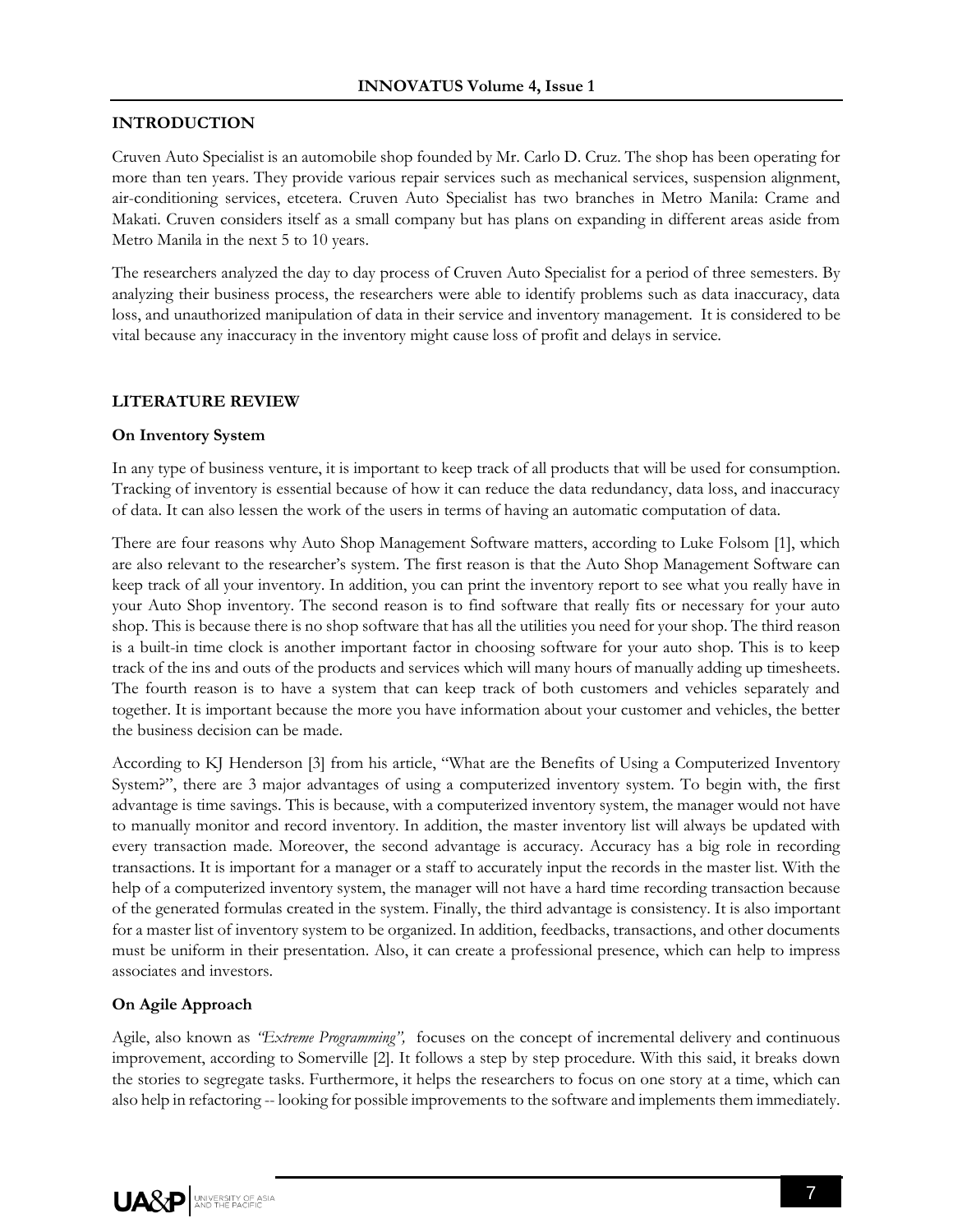It also involves the customer by gathering data and information from them and keeping them updated on the work done. The agile approach also involves having a frequent face-to-face meeting to work together throughout the entire project and to easily transfer information to each developer. Also, it focuses on developing a simple, sustainable, and efficient system which can make the clients understand and operate the system with ease.

Moreover, if an agile approach is adopted to develop a system, the first increments are known, but the development of the later increments can depend upon progress and client priorities. Furthermore, in the agile approach to software development, the design and implementation stage the central activities in the software process.

# **METHODOLOGY**

The method that the researchers will use in the development of the Customer, Sales and Inventory Management System for Cruven Auto Specialist is the Agile Approach. The researchers will be employing this methodology because it gives transparency for the developers of the system and the client about the status of the project by regularly setting meetings. It also allows the researchers to improve and implement changes throughout the development process based on the customer's feedback. In relation to this, the researchers also base their refactoring on understanding the client's current problems and providing a simple and suitable system for them. Furthermore, through using Trello application, the tasks, which are divided into three Sprints, are given to the researchers with deadlines to deliver work progress in the shortest possible time span. It presents what was already done and what should be finished. Also, the researchers frequently meet to work together, face-to-face, throughout the entire project.

Moreover, the researchers opted to use programming languages based on their expertise and capability. The researchers will use JAVA and Javascript to program the methods and objects to define how the system should work. In addition, CSS will be used to design the front end of the system; making the system simple and userfriendly. Lastly, the researchers will be using MySQL to store data.

#### **RESULTS & DISCUSSION**

The researchers created a system that is based on their current day-to-day process. This system would contain the following: account database— where the admin keeps the records of their employees, customer database where the user of the system stores the records of their customer, inventory database— where the user could keep track of the products in stock, service request processing— user of the system could process a service request for a customer, restock processing— user of the system could process a restock of product and, sales invoice processing— user of the system could process a sales invoice for a customer.

Cruven Auto Specialist's day to day service process starts with the verification of customer. The secretary verifies whether the customer has an existing profile or if it's a new customer through the use of Microsoft Excel. This is an identified problem because it is prone to data loss and it is an unorganized way of storing files.

The company only accepts walk-in customers because sometimes the customer who schedules an appointment does not show up. If the customer does not show up, the mechanic reserved for the customer would be stalled. The secretary usually assigns a mechanic and reserves it for the customer with the appointment. Due to the secretary doing everything in the process, the secretary would lose track of the appointments.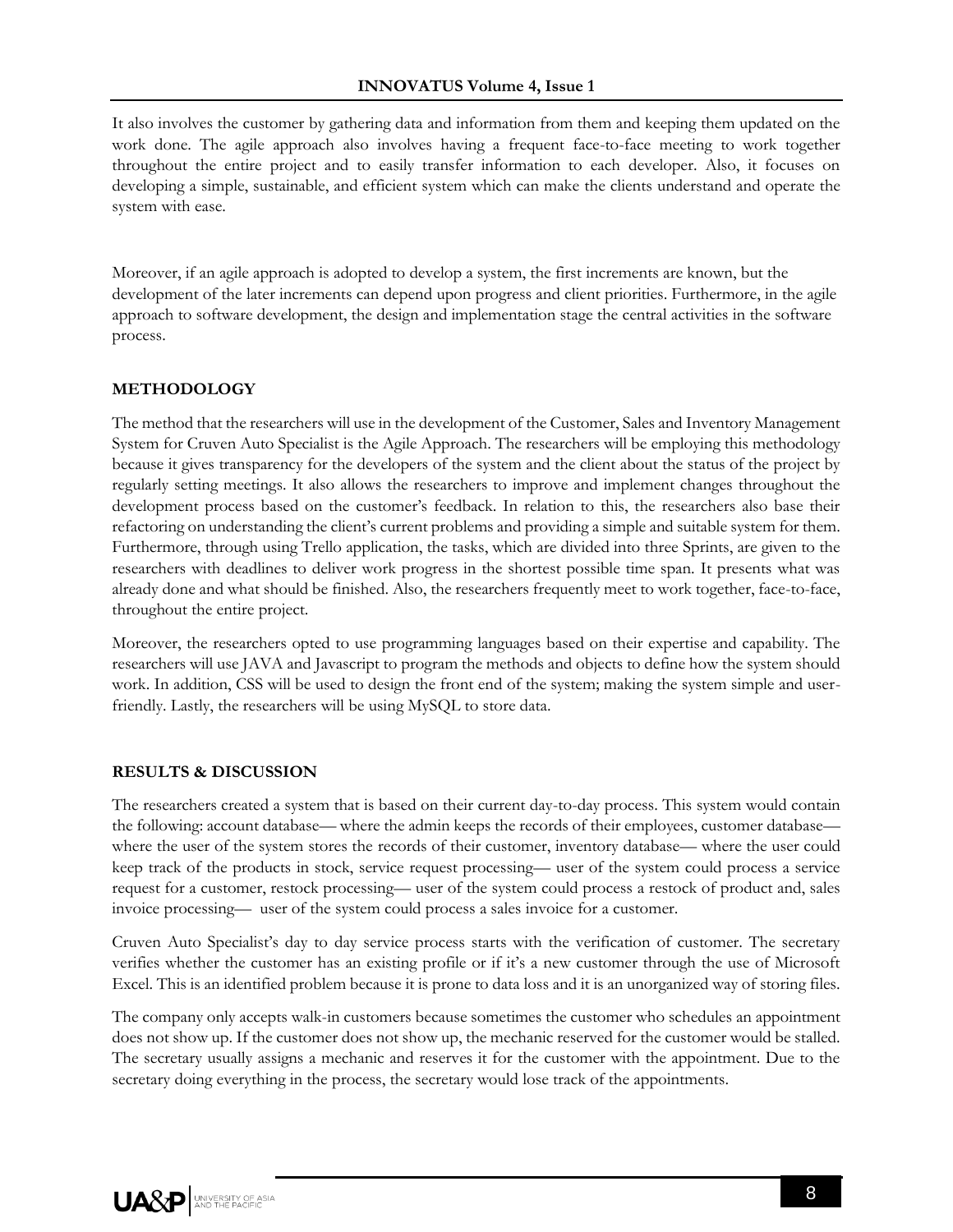The secretary is the only person who has authorized access -- aside from the owner -- to handle the processes such as managing customers and service requests. This factor may result in a bottleneck because the secretary could only handle one customer at a time. The secretary also keeps track of the inventory by physically counting each item in stock. This process might cause inaccuracy which is a problem. If there is an inaccuracy in the inventory, they might perform a service wherein they lack needed supplies are in the Excel sheet but not in stock. Untimely restocking will delay the service.

The secretary is also in charge of issuing the sales invoice after the service is rendered. This sales invoice serves as a warranty for the service, which is honored in any of their branches. This may cause a problem because it is fairly easy to fake a sales invoice, as no record of the service rendered is readily available to all the branches. Consequently, if the customer loses the sales invoice, the other branches will have to contact the branch who catered the services to ask for the customer details and their invoice to confirm details of the supposed service rendered.

To address the problems identified above, the researchers designed a system with functionalities to be delivered in three sprints.

# **First Sprint**

To reduce the bottleneck of the waiting queue for the customers in a branch, the researchers started working on the user accounts and customer record management components. The former allows the admin to create employee accounts and grant them access to the system; the admin could also disable and enable an employee account. The latter is the component where employees could create and update customer records to keep track of their customers.

#### **Second Sprint**

On the second sprint, the researchers added a new function where employees could create a service request for a customer. After checking on the customer's vehicle, the services and products to be provided by the company would be listed in the service request; this would help the company monitor their products from their inventory that they are using and the progress of the service. Once a service request is processed, the products that were added in the service request would automatically be deducted in the inventory.

# **Third Sprint**

On the last sprint, the researchers focused on inventory and sales invoice. The researchers created a function where the system would display the availability of the products in the inventory. If the product is running low in stock, employees would have to send a restock request to the admin. The admin would have to check the inventory before performing the restock. This way of keeping track of the inventory is more efficient than doing a physical counting, through this, it would eliminate the inaccuracy of data in Cruven's inventory. The researchers also created a feature where the sales invoice could be generated from the service request. Through the use of this system, it would be easier for the employees to monitor the sales invoice. This way of keeping the records is more effective because it reduces data loss. The researchers also managed to create a feature where employees could view the data of other branches of Cruven.

During the development of the system, after every sprint, the researchers performed functionality testing where the researchers tested the functionalities one by one to check whether the system conforms to the system specifications and user requirements before presenting the system to Cruven for them to test it out themselves. The feedback and suggestions from Cruven were considered in the development for the next sprint.

# **Entity Relationship Diagram**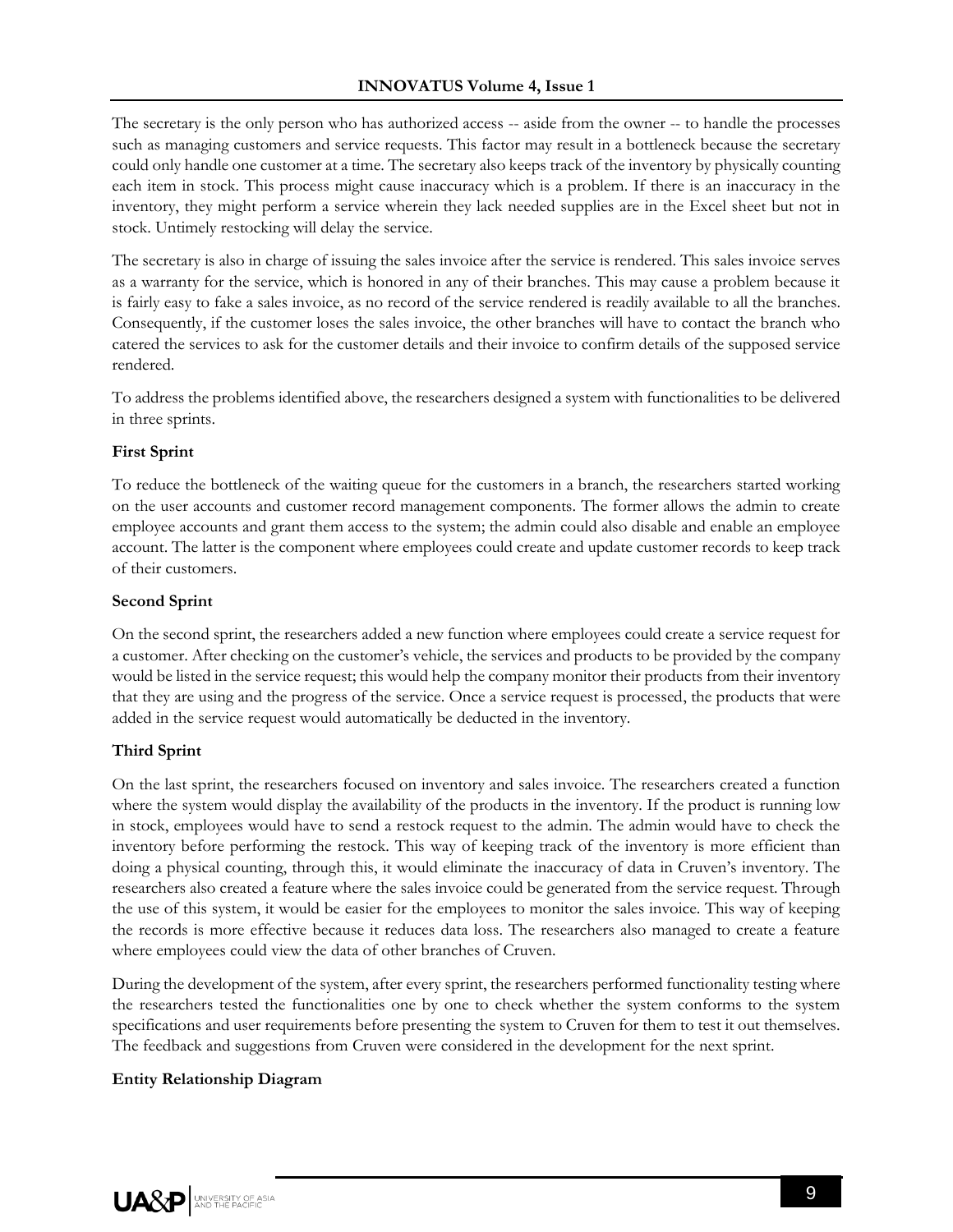

**Figure 1. Entity Relationship Diagram**

# **CONCLUSIONS AND RECOMMENDATIONS**

The researchers studied the day to day process of the company in order for them to break down the problems experienced by Cruven. The company experienced understock, overstock, and depletion in its inventory, which originally was recorded in an Excel spreadsheet and on paper. This may lead to a huge profit loss because if there is an oversupply in the inventory, there are chances that not all the products would be sold to customers thus losing money. They also experienced unauthorized data manipulation in their customer, service, and sales invoice records due to the fact that they store their records in an unsecured spreadsheet. The researchers were able to create a system through the use of Agile Methodology. This system contains functionalities that would help Cruven to monitor their service and inventory management.

The Inventory and Service Management System developed by the researchers is the most suitable option in replacing the current system of Cruven Auto Specialist that solely uses paper and excel spreadsheets to keep track of their data and their products. By using the inventory and service management system, errors such as the loss of data, inaccuracy of data, and unauthorized manipulation of data can be avoided. For the users of the system, the researchers recommend that they need to be trained on how to properly use the system to familiarize themselves with the new process. This training would help the current and future employees of Cruven Auto Specialist avoid any inaccurate information being stored in the new system.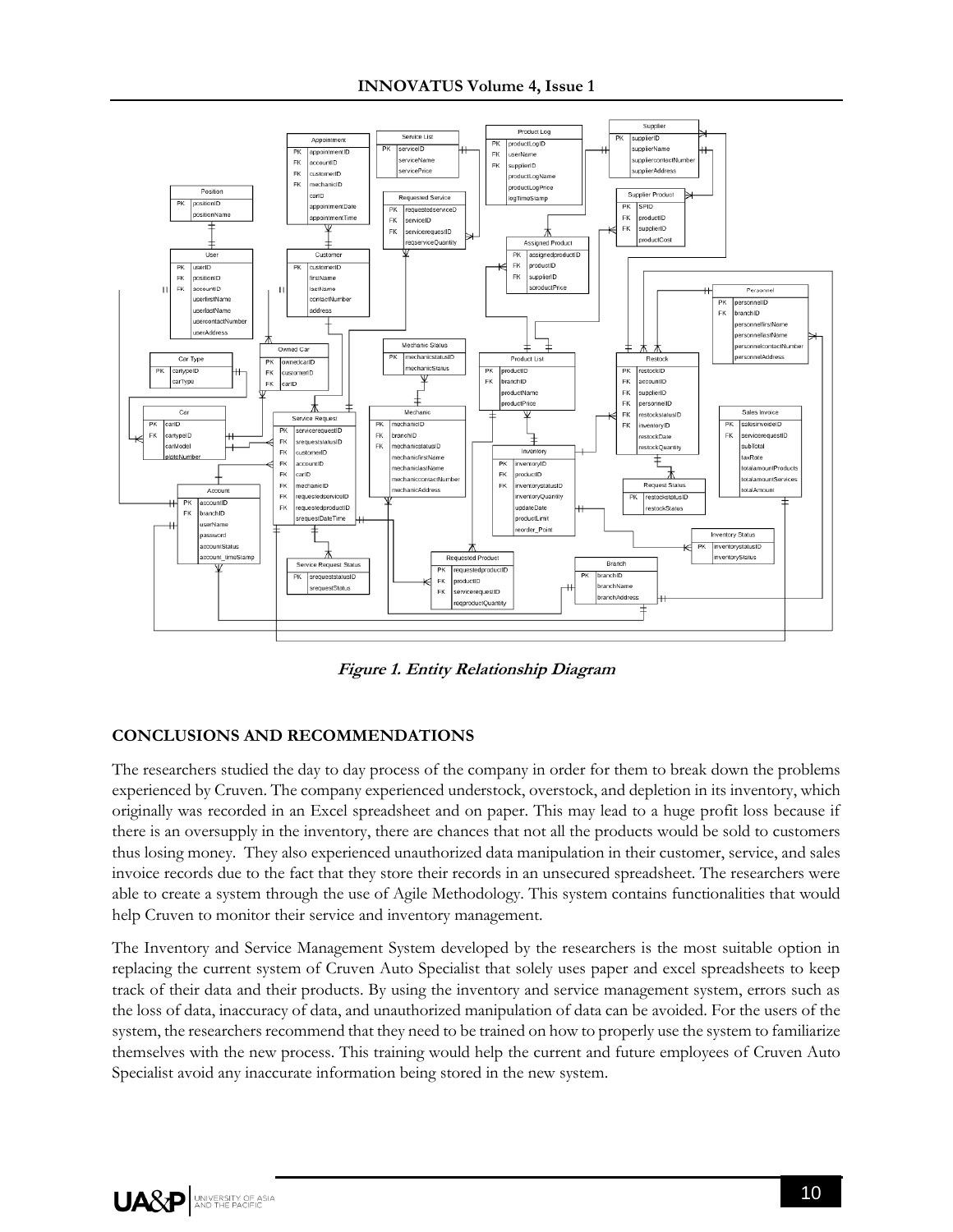| Criteria                 | Mean Score |
|--------------------------|------------|
| Ease of use              | 4.67       |
| Nice UI                  | 4.33       |
| Reliability              | 4.33       |
| Security                 | 4.67       |
| Efficiency               | 4.67       |
| Completeness of Function | 5          |
| Completeness of System   | 5          |
| Readiness for Deployment | 5          |

# **Table 1. Mean Score of 3 Sprints**

# **ACKNOWLEDGMENT**

The researchers would like to express their sincere gratitude to the people who have extended their assistance for this study: Mr. Giuseppe Ng for imparting his knowledge and expertise in this study. Mr.Carlo Cruz owner of Cruven Auto Specialist; Ms. Dalyn Padilla; and Ms. Richelle Canlase who rendered their help throughout the research process.

# **REFERENCES**

[1] L. Folsom, "6 Reasons Why Auto Shop Management Software Matters". 2016. Retrieved from https://www.linkedin.com/pulse/6-reasons-why-auto-shop-management-software-matters-lukefolsom?trk=portfolio\_article-card\_title.

[2] I. Sommerville, Software engineering, 10th ed. Harlow: Pearson Education, 2016.

[3] K. Henderson, What Are the Benefits of Using a Computerized Inventory System? 2010. Retrieved from http://smallbusiness.chron.com/benefits-using-computerized-inventory-system-2044.html

# **ABOUT THE CONTRIBUTORS**

**Kim Luke Kwan, Samantha Montiague, Monalisa Nicole Roque** are 4th year Bachelor of Science in Information Technology students of the University of Asia and the Pacific.